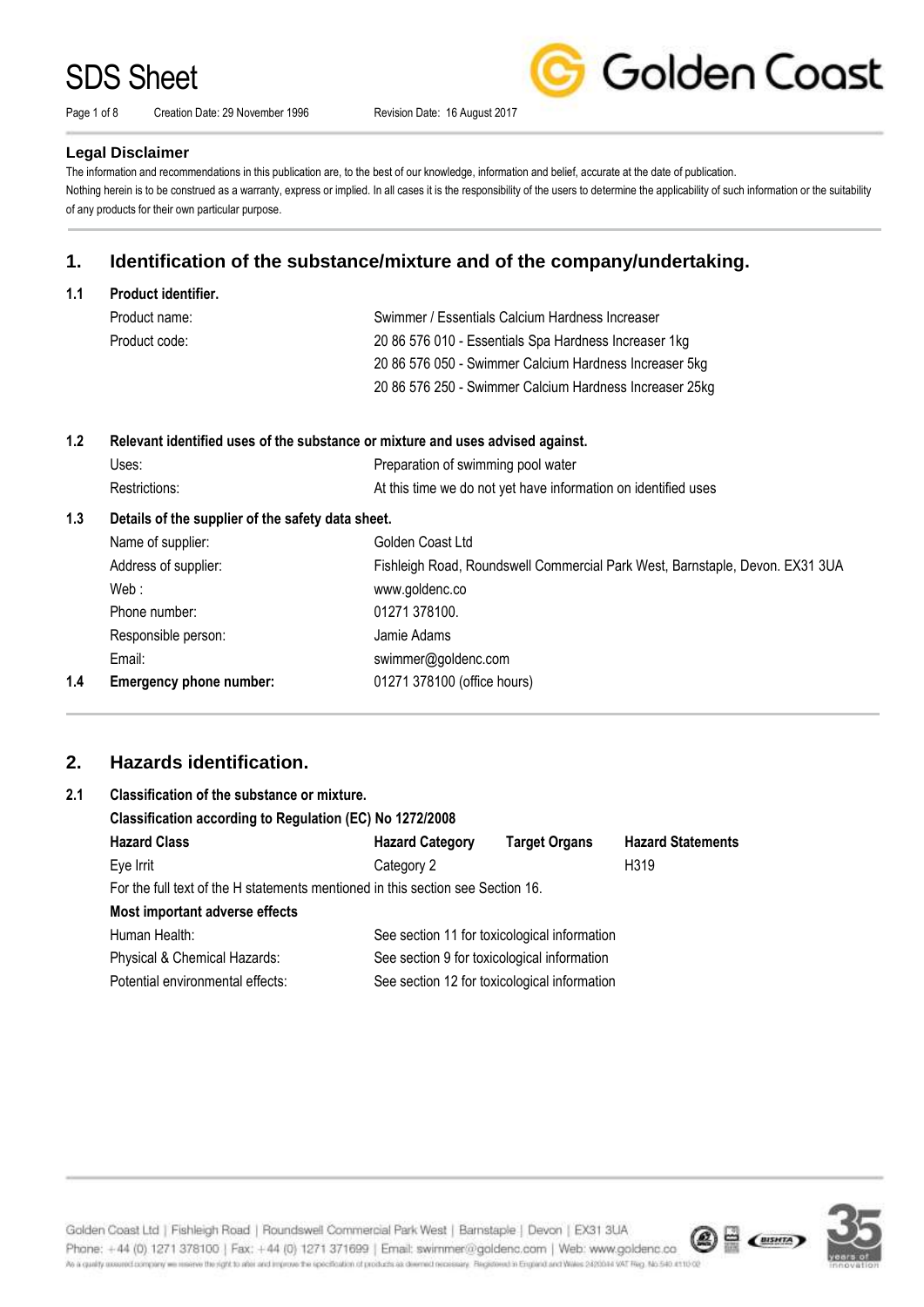Page 2 of 8 Creation Date: 29 November 1996 Revision Date: 16 August 2017

Golden Coast

### **Legal Disclaimer**

The information and recommendations in this publication are, to the best of our knowledge, information and belief, accurate at the date of publication. Nothing herein is to be construed as a warranty, express or implied. In all cases it is the responsibility of the users to determine the applicability of such information or the suitability of any products for their own particular purpose.

| 2.2 | Label elements.<br>Labelling according to Regulation (EC) No 1272/2008 |                                   |                                                                                                                          |
|-----|------------------------------------------------------------------------|-----------------------------------|--------------------------------------------------------------------------------------------------------------------------|
|     | Hazard statements:                                                     | H319                              | Causes serious eye irritation.                                                                                           |
|     | Signal word:                                                           | Warning.                          |                                                                                                                          |
|     | Hazard pictograms:                                                     | GHS07                             |                                                                                                                          |
|     |                                                                        |                                   |                                                                                                                          |
|     | Hazard symbols:                                                        |                                   |                                                                                                                          |
|     | Precautionary statements:                                              | P <sub>102</sub>                  | Keep out of reach of children                                                                                            |
|     |                                                                        | P <sub>260</sub>                  | Do not breathe dust                                                                                                      |
|     |                                                                        | P <sub>262</sub>                  | Wear suitable gloves                                                                                                     |
|     |                                                                        | P305+351+338                      | Rinse continuously with water for several minutes. Remove<br>contact lenses if present and easy to do - continue rinsing |
|     | Hazardous components which must be listed on the label                 |                                   | Calcium Chloride                                                                                                         |
| 2.3 | Other hazards.                                                         | No other information is available |                                                                                                                          |
|     |                                                                        |                                   |                                                                                                                          |
| 3.  | <b>Composition/information on ingredients.</b>                         |                                   |                                                                                                                          |
| 3.1 | <b>Substances</b>                                                      |                                   |                                                                                                                          |

| <b>Chemical Name</b> | CAS-No.    | EC-No. | Index No.              | % | <b>H/R Phrases</b> |
|----------------------|------------|--------|------------------------|---|--------------------|
| Calcium Chloride     | 10043-52-4 |        | 233-140-8 017-013-00-2 |   | H <sub>3</sub> 19  |



Golden Coast Ltd | Fishleigh Road | Roundswell Commercial Park West | Barnstaple | Devon | EX31 3UA  $\circledast$  (mm) Phone: +44 (0) 1271 378100 | Fax: +44 (0) 1271 371699 | Email: swimmer@goldenc.com | Web: www.goldenc.co As a quality assumed company we inserve the right to also and improve the specification of products as determed necessary. Registered in England and Wales 2420044 VAT Reg. No 540 #110/05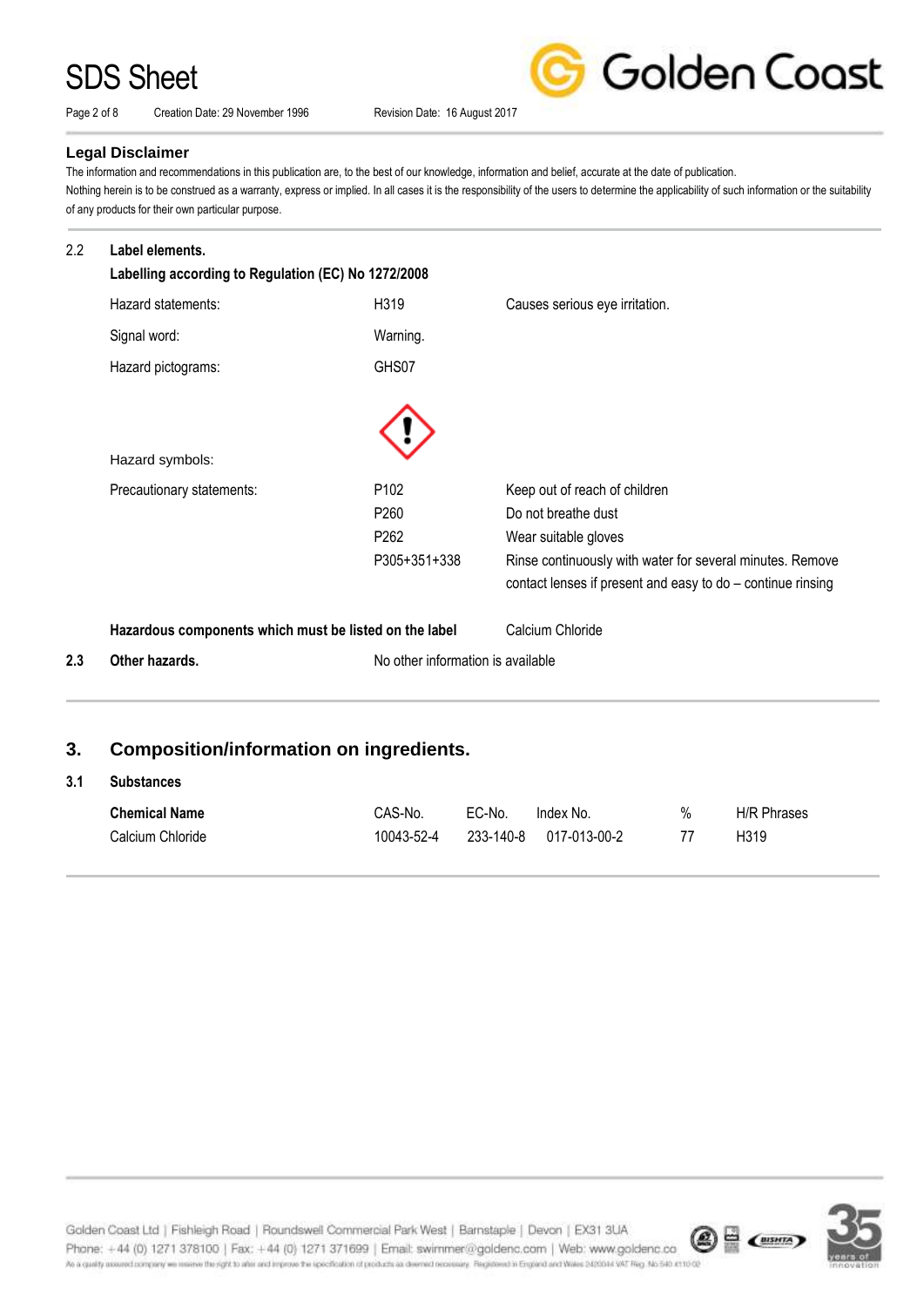Page 3 of 8 Creation Date: 29 November 1996 Revision Date: 16 August 2017

Golden Coast

#### **Legal Disclaimer**

The information and recommendations in this publication are, to the best of our knowledge, information and belief, accurate at the date of publication. Nothing herein is to be construed as a warranty, express or implied. In all cases it is the responsibility of the users to determine the applicability of such information or the suitability of any products for their own particular purpose.

### **4. First aid measures.**

### **4.1 Description of first aid measures.**

|     | General Advice:                                                         | Take off all contaminated clothing immediately                                                                           |
|-----|-------------------------------------------------------------------------|--------------------------------------------------------------------------------------------------------------------------|
|     | IF INHALED:                                                             | Remove victim to fresh air and keep at rest in a position comfortable for breathing                                      |
|     | IF ON SKIN (OR HAIR):                                                   | Remove / Take off immediately all contaminated clothing. Rinse skin with water/shower                                    |
|     | IF IN EYES:                                                             | Rinse cautiously with water for several minutes. Remove contact lenses, if present and                                   |
|     |                                                                         | easy to do. Continue rinsing. If eye irritation persists: Get immediate medical attention                                |
|     | IF SWALLOWED:                                                           | Rinse mouth. Do NOT induce vomiting                                                                                      |
|     | IF exposed or concerned: Get medical advice/attention                   |                                                                                                                          |
|     | If medical advice is needed, have product container or label at hand.   |                                                                                                                          |
|     |                                                                         |                                                                                                                          |
| 4.2 | Most important symptoms and effects, both acute and delayed.            | Causes irritation                                                                                                        |
|     | Symptoms:                                                               | See Section 11 for more detailed information on health effects and symptoms                                              |
|     | Effects:                                                                | See Section 11 for more detailed information on health effects and symptoms                                              |
| 4.3 | Indication of immediate medical attention and special treatment needed. | Treat symptomatically                                                                                                    |
| 5.  | <b>Firefighting measures.</b>                                           |                                                                                                                          |
| 5.1 | Extinguishing media.                                                    |                                                                                                                          |
|     | Suitable extinguishing media:                                           | In case of fire: use water, carbon dioxide or dry agent for extinction.                                                  |
|     |                                                                         |                                                                                                                          |
| 5.2 | Special hazards arising from the substance or mixture.                  |                                                                                                                          |
|     | Exposure hazards:                                                       | No information available                                                                                                 |
|     |                                                                         |                                                                                                                          |
| 5.3 | Advice for firefighters.                                                |                                                                                                                          |
|     | Advice for fire-firefighters:                                           | Wear self-contained breathing apparatus pressure demand. MSHA/NIOSH (approved or<br>equivalent) and full protective gear |

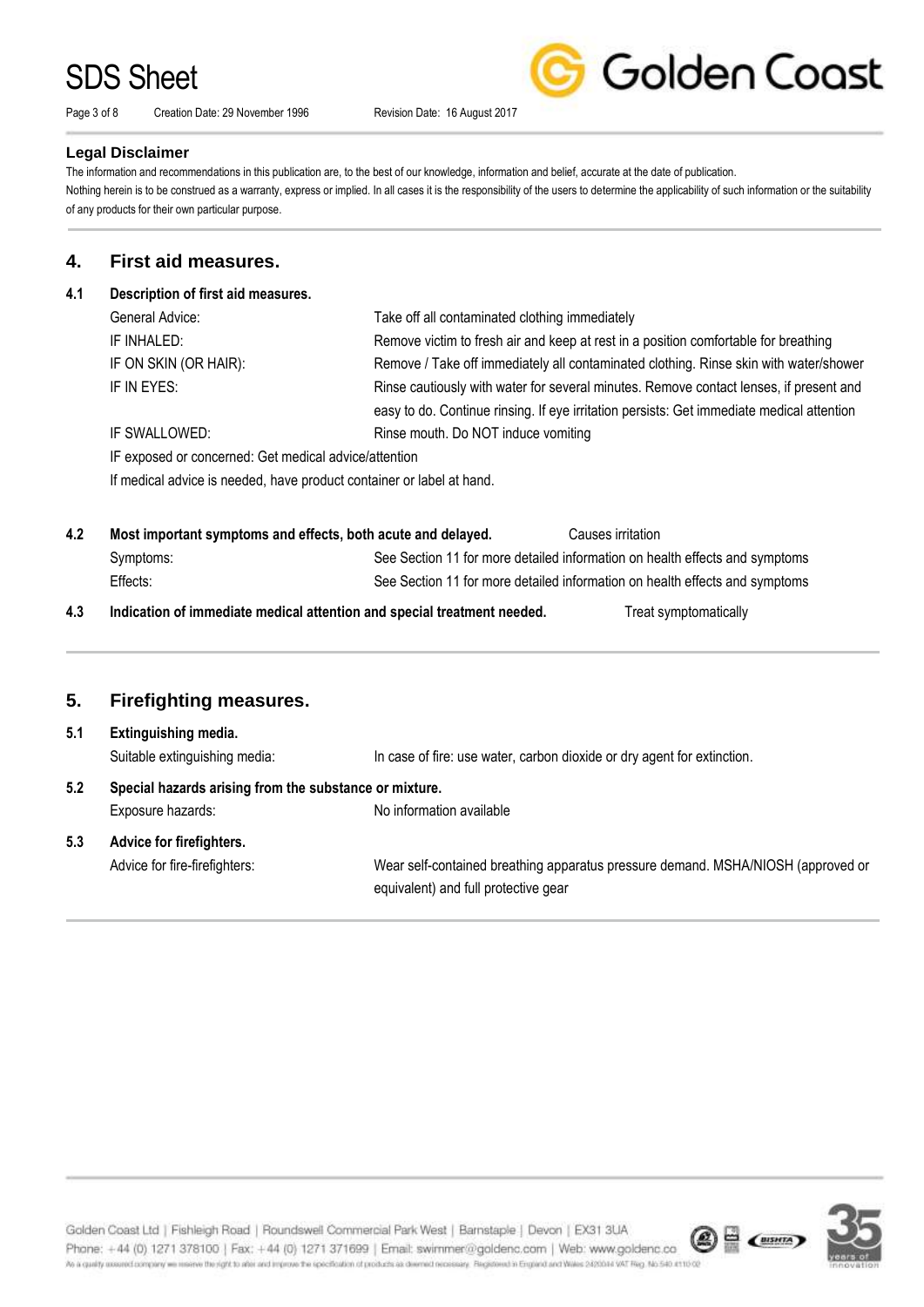Page 4 of 8 Creation Date: 29 November 1996 Revision Date: 16 August 2017

Golden Coast

#### **Legal Disclaimer**

The information and recommendations in this publication are, to the best of our knowledge, information and belief, accurate at the date of publication. Nothing herein is to be construed as a warranty, express or implied. In all cases it is the responsibility of the users to determine the applicability of such information or the suitability of any products for their own particular purpose.

### **6. Accidental release measures.**

| 6.1 | Personal precautions, protective equipment and emergency procedures. |                                                                                          |  |
|-----|----------------------------------------------------------------------|------------------------------------------------------------------------------------------|--|
|     | Personal Precautions:                                                | Use personal protective equipment. Provide adequate ventilation.                         |  |
|     |                                                                      | Avoid contact with skin and eyes.                                                        |  |
| 6.2 | <b>Environmental precautions.</b>                                    |                                                                                          |  |
|     | Environmental precautions:                                           | Do not allow product to reach sewage system or water bodies.                             |  |
| 6.3 | Methods and material for containment and cleaning up.                |                                                                                          |  |
|     | Methods for cleaning up                                              | Use appropriate tools to put the spilled solid in a convenient waste disposal container. |  |
|     |                                                                      | Finish cleaning by spreading water on the contaminated surface and dispose of according  |  |
|     |                                                                      | to local and regional authority requirements.                                            |  |
| 6.4 | Reference to other sections.                                         |                                                                                          |  |
|     |                                                                      | For personal protection see section 8                                                    |  |

### **7. Handling and storage.**

**7.1 Precautions for safe handling.** Advice on safe handling: Do not ingest. Do not breathe dust. Wear suitable protective clothing. In case of insufficient ventilation, wear suitable respiratory protection. If ingested, seek medical advice immediately and show the container or label. Avoid contact with skin and eyes. Hygiene measures: Keep away from food, drink and animal feeding stuffs. Smoking, eating and drinking should be prohibited in the application area. **7.2 Conditions for safe storage, including any incompatibilities.** Storage: Storage: Store in original container Fire and explosion: No special measures required

| 7.3 | Specific end use(s). |                                                                               |
|-----|----------------------|-------------------------------------------------------------------------------|
|     | Common storage:      | Keep away from food, drink and animal feeding stuffs                          |
|     | Storage conditions:  | Keep container tightly closed. Keep container in a cool, well-ventilated area |
|     | Fire and explosion.  | The special measures required                                                 |

Specific use(s) No information is available.

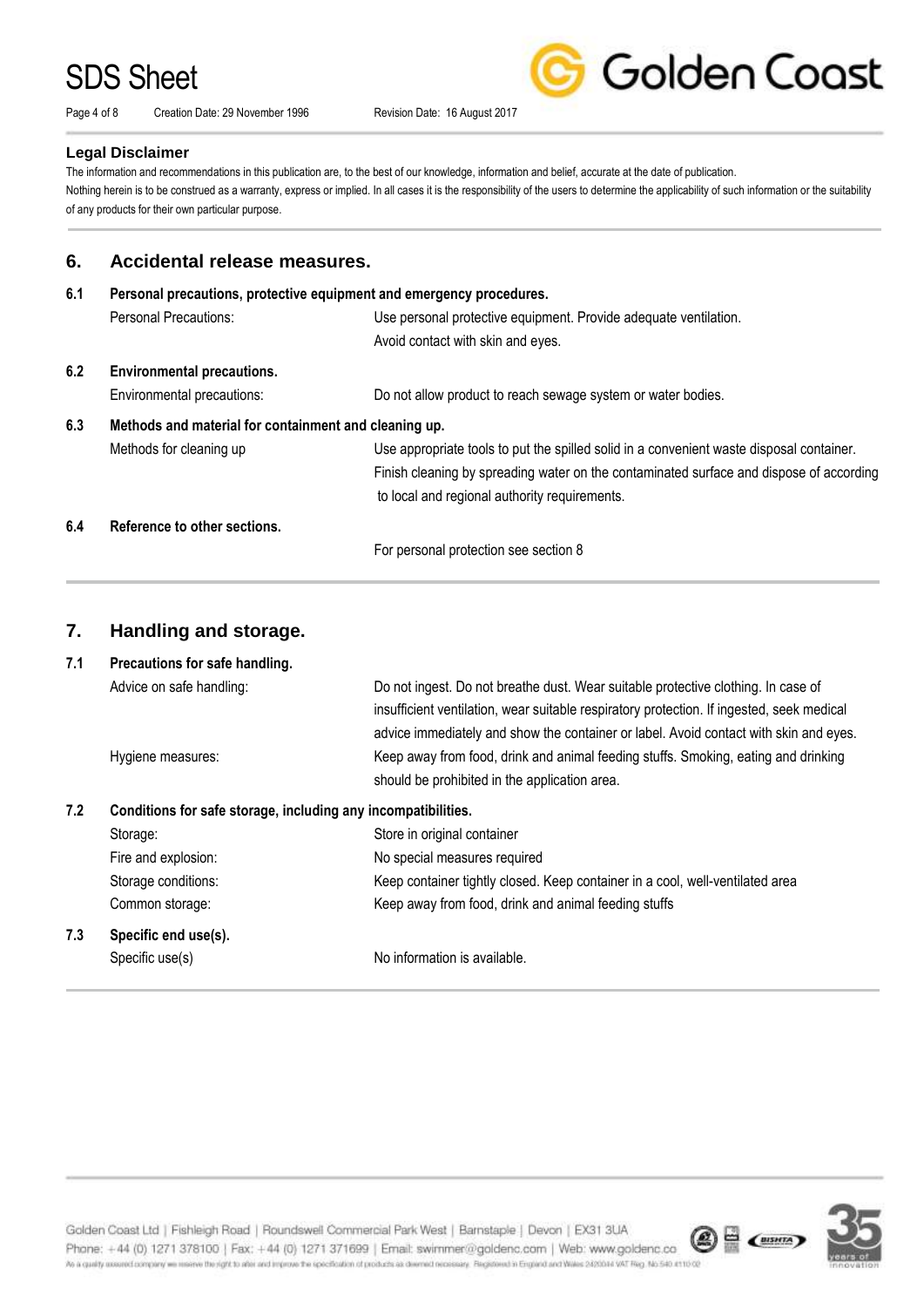Page 5 of 8 Creation Date: 29 November 1996 Revision Date: 16 August 2017

Golden Coast

#### **Legal Disclaimer**

The information and recommendations in this publication are, to the best of our knowledge, information and belief, accurate at the date of publication. Nothing herein is to be construed as a warranty, express or implied. In all cases it is the responsibility of the users to determine the applicability of such information or the suitability of any products for their own particular purpose.

### **8. Exposure controls/personal protection.**

| 8.1 | Control parameters.             | None assigned                                                                             |
|-----|---------------------------------|-------------------------------------------------------------------------------------------|
| 8.2 | Exposure controls.              |                                                                                           |
|     | <b>Engineering measures:</b>    | The undiluted product must not be used in a confined space without good ventilation       |
|     | <b>General Information:</b>     | Use in a well ventilated area                                                             |
|     | Personal protective equipment:  |                                                                                           |
|     | Respiratory protection          | In case of inadequate ventilation wear respiratory protection                             |
|     | Hand protection                 | Wear protective gloves. The selected protective gloves have to satisfy the specifications |
|     |                                 | of EU Directive 89/686/EEC and standard EN 374                                            |
|     | Eye protection                  | Wear safety glasses approved to standard EN 166                                           |
|     | Skin protection                 | Wear appropriate clothing to prevent repeated or prolonged skin contact                   |
|     | Environmental exposure controls | Dispose of in accordance with all applicable local and national regulations               |
|     |                                 |                                                                                           |

## **9. Physical and chemical properties.**

### **9.1 Information on basic physical and chemical properties.**

|     | Odour:                                  | <b>Odourless</b>                                                       |
|-----|-----------------------------------------|------------------------------------------------------------------------|
|     | Odour Threshold:                        | Currently we do not have any information from our supplier about this. |
|     | Appearance:                             | Granular, White                                                        |
|     | pH @ 20°C:                              | $8 - 9$                                                                |
|     | Solidification point:                   | Currently we do not have any information from our supplier about this. |
|     | Boiling point/boiling range:            | 1600°C                                                                 |
|     | Vapour pressure:                        | Currently we do not have any information from our supplier about this. |
|     | Relative vapour density:                | Currently we do not have any information from our supplier about this. |
|     | Density @ 20°C:                         | Currently we do not have any information from our supplier about this. |
|     | Melting point:                          | 29.92°C                                                                |
|     | Water solubility:                       | Fully soluble                                                          |
|     | Ignition temperature:                   | Currently we do not have any information from our supplier about this. |
|     | Thermal decomposition:                  | Currently we do not have any information from our supplier about this. |
|     | Viscosity, kinematic                    | Currently we do not have any information from our supplier about this. |
|     | Explosive properties:                   | Product is not explosive.                                              |
|     | Oxidising properties:                   | Currently we do not have any information from our supplier about this. |
|     | Flash point:                            | 772 <sup>0</sup> C                                                     |
|     | Partition coefficient: n-octanol/water: | Currently we do not have any information from our supplier about this. |
|     | Evaporation rate:                       | Currently we do not have any information from our supplier about this. |
| 9.2 | <b>Other Information</b>                | No information available.                                              |

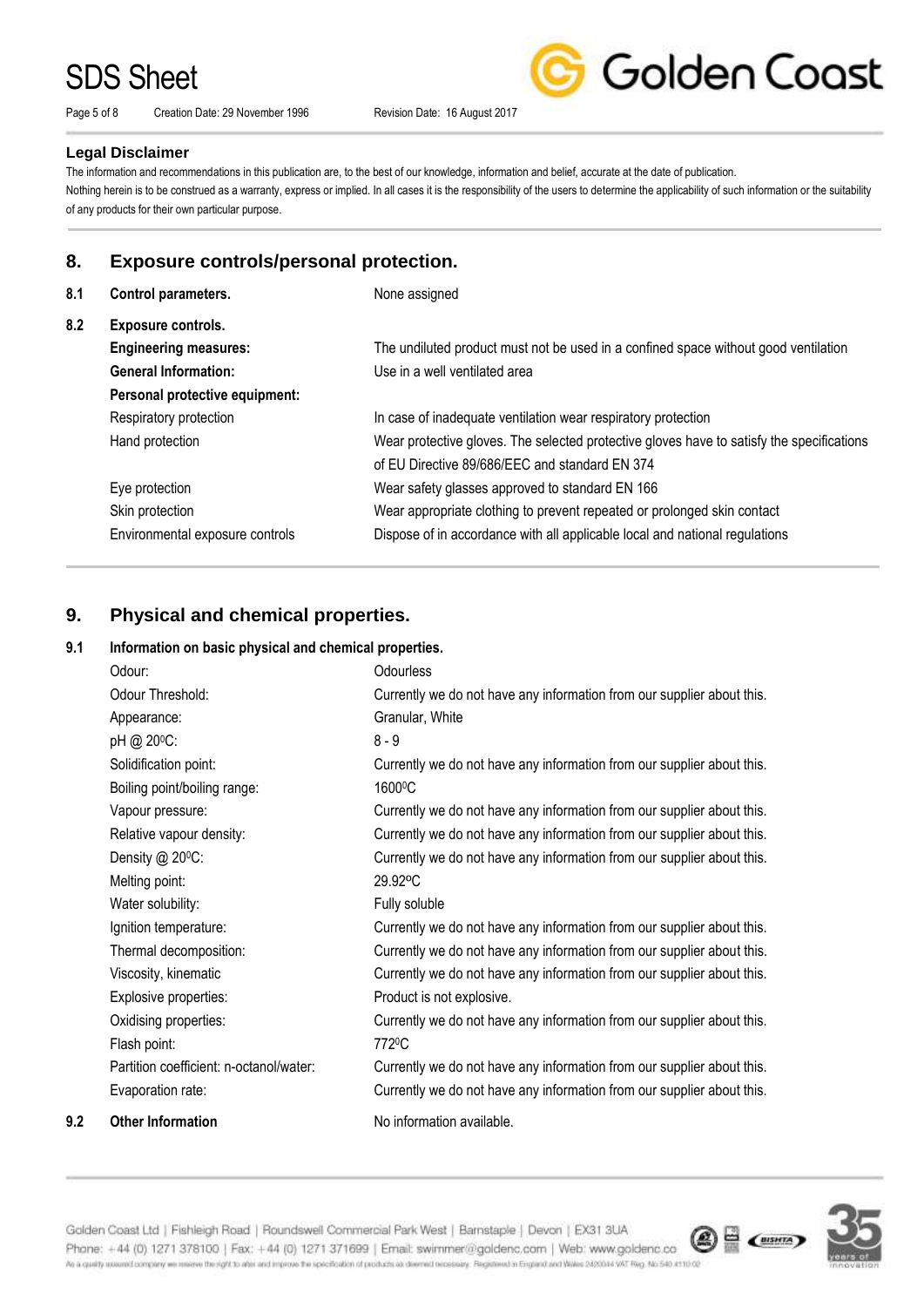Page 6 of 8 Creation Date: 29 November 1996 Revision Date: 16 August 2017

Golden Coast

#### **Legal Disclaimer**

The information and recommendations in this publication are, to the best of our knowledge, information and belief, accurate at the date of publication. Nothing herein is to be construed as a warranty, express or implied. In all cases it is the responsibility of the users to determine the applicability of such information or the suitability of any products for their own particular purpose.

### **10. Stability and reactivity.**

| 10.1              | Reactivity.<br>Reactivity                                              | No information available.                                 |
|-------------------|------------------------------------------------------------------------|-----------------------------------------------------------|
| 10.2 <sub>2</sub> | Chemical stability.<br>Chemical stability                              | No decomposition if stored normally                       |
| 10.3              | Possibility of hazardous reactions.<br>Hazardous reactions:            | No information available                                  |
| 10.4              | Conditions to avoid.<br>Conditions to avoid:                           | Avoid formation of dust. Keep away from heat and moisture |
| 10.5              | Incompatible materials.<br>Materials to avoid:                         | No information available                                  |
| 10.6              | Hazardous decomposition products.<br>Hazardous decomposition products: | Stable under normal conditions                            |

## **11. Toxicological information.**

| 11.1 | Information on toxicological effects. |                                                                                                         |
|------|---------------------------------------|---------------------------------------------------------------------------------------------------------|
|      | <b>Primary Irritant effect</b>        |                                                                                                         |
|      | On the skin:                          | No irritant effect                                                                                      |
|      | On the eye:                           | Causes severe irritation. Causes pain. In cases of severe exposure, redness and swelling<br>may develop |
|      | Carcinogenic                          | There is no evidence that this substance has any carcinogenic properties                                |
|      | Mutagenic                             | There is no evidence that this substance is mutagenic                                                   |
|      | Sensitization                         | No sensitizing effects known                                                                            |
|      | Additional toxicological information  |                                                                                                         |
|      | If ingested                           | The ingestion of significant quantities may cause nausea/vomiting                                       |
|      | If inhaled                            | May cause respiratory tract irritation. May cause coughing                                              |

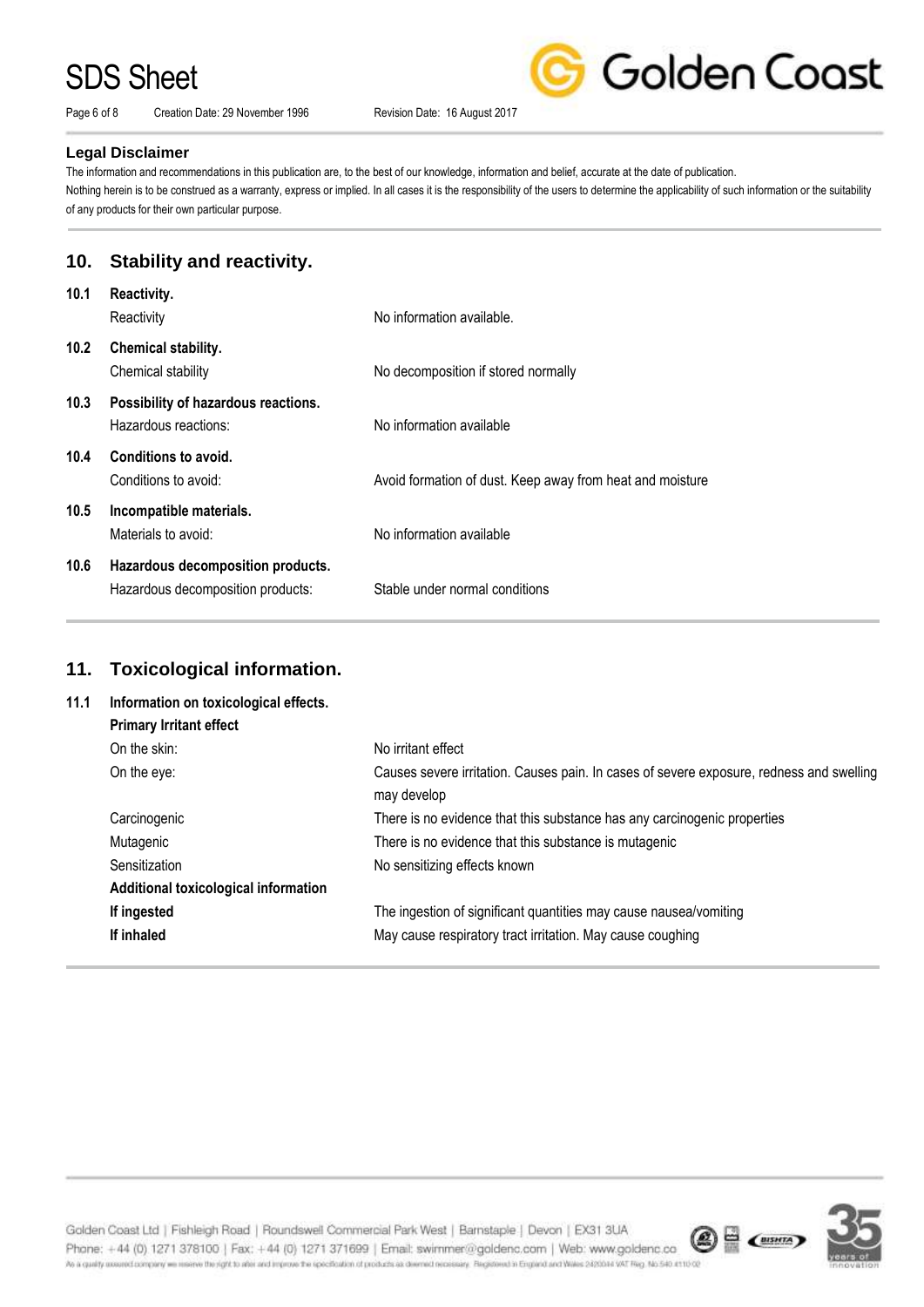Page 7 of 8 Creation Date: 29 November 1996 Revision Date: 16 August 2017

Golden Coast

### **Legal Disclaimer**

The information and recommendations in this publication are, to the best of our knowledge, information and belief, accurate at the date of publication. Nothing herein is to be construed as a warranty, express or implied. In all cases it is the responsibility of the users to determine the applicability of such information or the suitability of any products for their own particular purpose.

| 12.  | <b>Ecological information. 12.1</b><br><b>Toxicity</b> | Toxicity.<br>No information available                                                        |
|------|--------------------------------------------------------|----------------------------------------------------------------------------------------------|
| 12.2 | Persistence and degradability.                         |                                                                                              |
|      | Persistance and degradability                          | No data available                                                                            |
| 12.3 | <b>Bioaccumulation potential.</b>                      |                                                                                              |
|      | Bioaccumlative potential                               | No data available                                                                            |
| 12.4 | Mobility in soil.                                      |                                                                                              |
|      | Mobility in soil                                       | No data available                                                                            |
| 12.5 | Results of PBT and vPvB assessment.                    |                                                                                              |
|      | PBT and PvB                                            | Not a PBT according to REACH Annex XIII                                                      |
| 12.6 | Other adverse effects.                                 | Water hazard class 1 (German regulation) (Self-assessment): slightly hazardous for<br>water. |

## **13. Disposal considerations.**

### **13.1 Waste treatment methods.**

Disposal should be in accordance with local, state or national legislation

Do not reuse empty containers without commercial cleaning or reconditioning

Do not discharge into drains or the environment, dispose to an authorised waste collection point

Classification

Waste Codes in accordance with the European Waste catalogue (EWC) are origin-defined. Since this product is used in several industries, no Waste Code can be provided by the supplier. The Waste Code should be determined in arrangement with your waste disposal partner or the responsible authority.